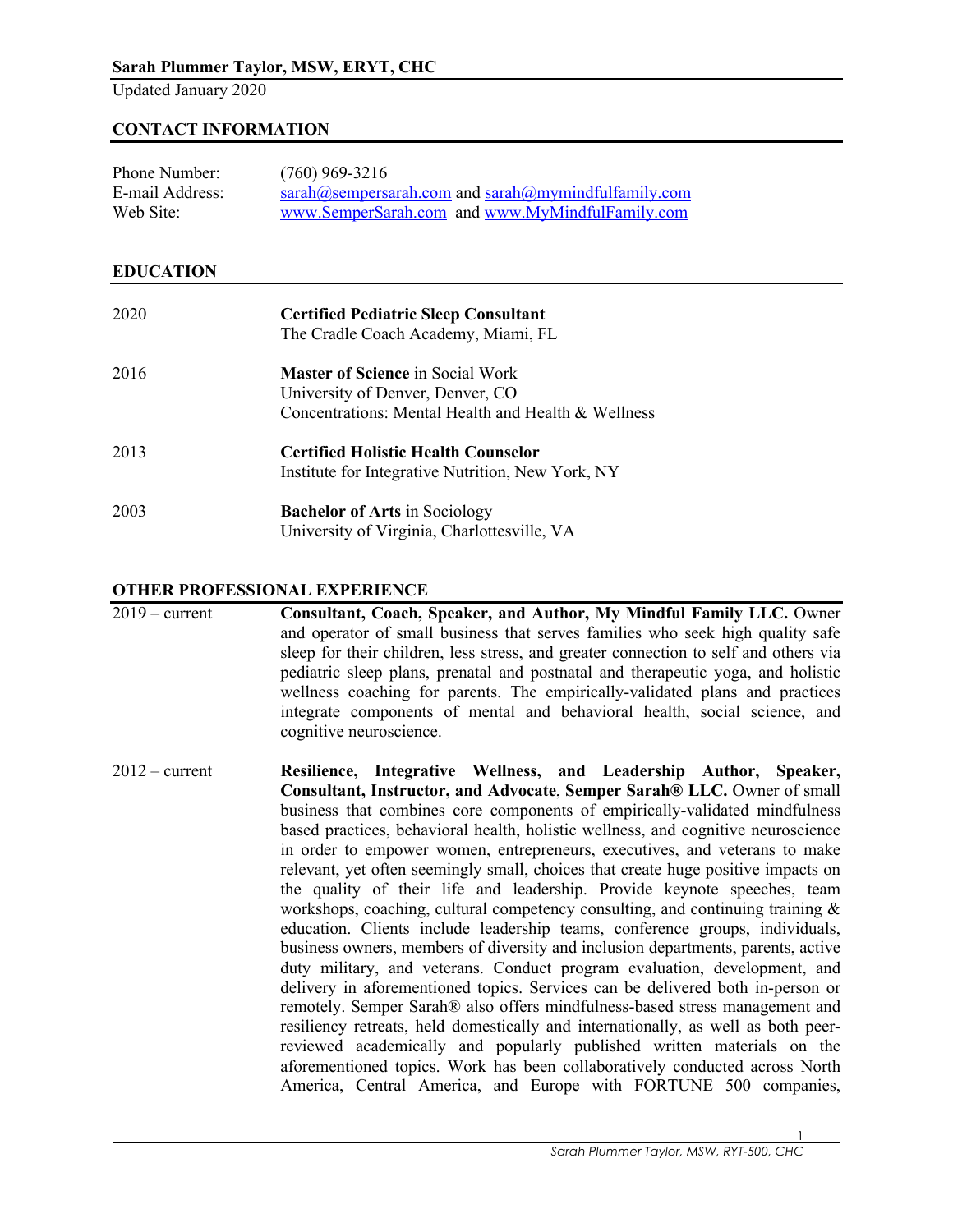esteemed universities, the Department of Defense, non-profits, individuals, and small businesses.

- Aug 2018 Aug 2019 **Advisor to the Service Leadership Corps, The Mission Continues.** Provided coaching, support, and mentorship to ensure Corps members successfully completed both the in-person and virtual components of the 6-month cohortbased program in order to successfully graduate. Developed, delivered, and facilitated core program content both for in-person as well as on-line sessions. Presented learning goals and managed the learning experience for Corps members; delivered training content and curriculum to Corps members to support their learning and development; tracked participation and progress of Corps members; collaborated with events staff on logistics for the program; and collaborated across staffs to improve the program. Over the course of the 6 month program, Corps members came together for progressive learning and development and practical experience as asset-based community leaders, as well as being required to complete online curriculum in core capabilities such as advocacy, cultural competency, effective communication, and self-care. The modules I developed and delivered were consistently ranked highest in impact and relevancy by the Corps members.
- Dec 2017 Aug 2018 **City Impact Manager, The Mission Continues.** Built lasting and mutually beneficial relationships with area non-profits, educational institutions, and government organizations focused on tackling important social issues in Denver, Aurora, and Colorado Springs. Researched community needs in conjunction with local civic leaders, neighborhood associations, community development organizations, and other key community stakeholders. Stewarded and strengthen relationships with local corporate partners, foundations and individual donors. Recruited, trained, and mentored multiple volunteer leaders who plan and execute service projects that create lasting community impact on local communities. Provided guidance, resource, and accountability to enable volunteer leaders to grow in both professional capabilities and personal lives. Leveraged volunteer groups to positively impact challenging community issues, maximizing the impact of our programs in local communities.
- Aug 2017 Dec 2018 **Adjunct Professor of Public Health and Education, Charleston Southern University.** Instructor for HEAL 305: Social Marketing for Public Health and HEAL 399: Health and Wellness Coaching. An instructor of classes delivered inperson, in hybrid format, and asynchronously online. Designed and delivered my Health Education and Promotion curriculum in a creative, responsive, studentfocused manner. Emphasis placed on practicality, experiential learning, and realworld application, seeking to maintain pedagogical excellence in all of the mentioned formats while doing so. Was instrumental in creating outreach opportunities on the CSU campus, in my local community, and nationally. My curriculum design, teaching, and event management skills resulted in several grant-funded events held on the CSU campus.
- 2017 current **Advisory Board Member, Kurdistan Women's Global Alliance.** The mission of the Kurdistan Women's Global Alliance is to combat violence against women and promote micro level peace-building in the Kurdistan region of Iraq by empowering women and girls through the establishment of global and local mentorship networks, community change workshops, classroom opportunity, and government lobbying.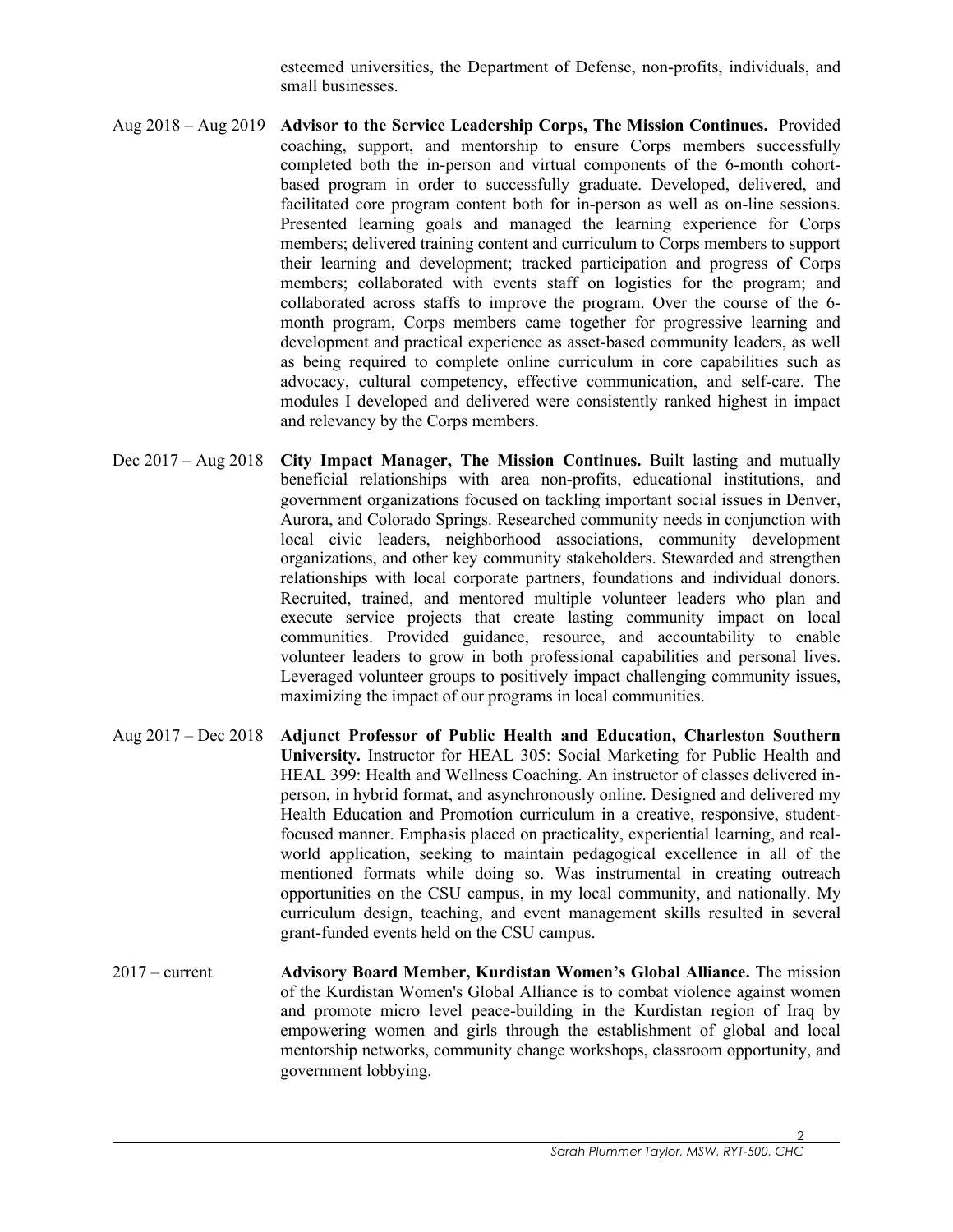| $2014 - 2016$ | Advisory Board Member, University of California San Francisco. San              |
|---------------|---------------------------------------------------------------------------------|
|               | Francisco CA, Young Adult and Family Center, Next Mission's Stress,             |
|               | Resilience, and Post-Traumatic Growth course which supports service members     |
|               | as they transition from active duty to civilian life. Advising focus was on the |
|               | implementation of evidence-based psychosocial education utilizing neuroscience  |
|               | and mental health principles grounded in resilience theory. Advisory role was   |
|               | focused specifically on development and implementation of a course for women    |
|               | service members and veterans.                                                   |

- 2013 2016 **Resilience Trainer and Educator, Just Roll With It Wellness LLC**. Founder and Co-Owner of veteran-owned small business. JRWIW provides integrated behavioral health and wellness promotion, training, and educational seminars to clients both domestically and internationally with a focus on military and veteran personnel. Immersion-style Resilient Leadership Retreats are offered 2-4 times a year, multi-site. JRWIW has worked in partnership with many veterans' services nonprofits like the Wounded Warrior Project®, Team Red White and Blue, and Veterans of Foreign Wars.
- 2014 2015 **Research & Community Engagement Assistant, University of Denver's Center for Community Engagement & Service Learning (CCESL).** Denver, CO, worked with CCSEL Associate Director in supporting the Colorado Service-Learning Council, conducted and presented published research, met with offices across the state of Colorado, and supported DU Service & Change in their Work On Purpose based curriculum to teach social entrepreneurism skills.
- 2010-2011 **Senior Researcher, Socio-Cultural Geospatial Human Terrain Intelligence Analyst.** Courage Services, Washington, DC. Provided cultural intelligence, tribal studies, and socio-economic political evaluations for the Middle East and North Africa. Worked collaboratively with a variety of operators and intelligence agencies.
- 2003-2009 **Marine Corps Officer, Aviation and Geospatial Intelligence.** Served as an Officer of Marines in combat, garrison, and training commands. Time includes two deployments in support of Operation Iraqi Freedom from 2005-2007, as well as time playing for and captaining the US Military Olympic Women's Soccer Team. Last Active Duty assignment was as the Deputy Director of the Geospatial Intelligence Directorate of the Marine Corps Intelligence Activity (MCIA) directly leading more than 120 military and civilian personnel. Previous billets included but are not limited to Intelligence Officer for Unmanned Aerial Vehicle Squadron VMU-1, Economic Political and Cultural Intelligence Officer for the Wing at 3<sup>rd</sup> MAW, and Protocol and Planning Officer for multiple squadrons at the aviation training command at MATSG-21.

# **RESEARCH AND SCHOLARLY ACTIVITY**

### **BOOK CONTRIBUTIONS**

1. Hendricks Thomas, K. & **Plummer Taylor, S.** (2020). *Stopping military suicides: Veteran voices to help prevent deaths*. Santa Barbara, CA: Praeger Publishing.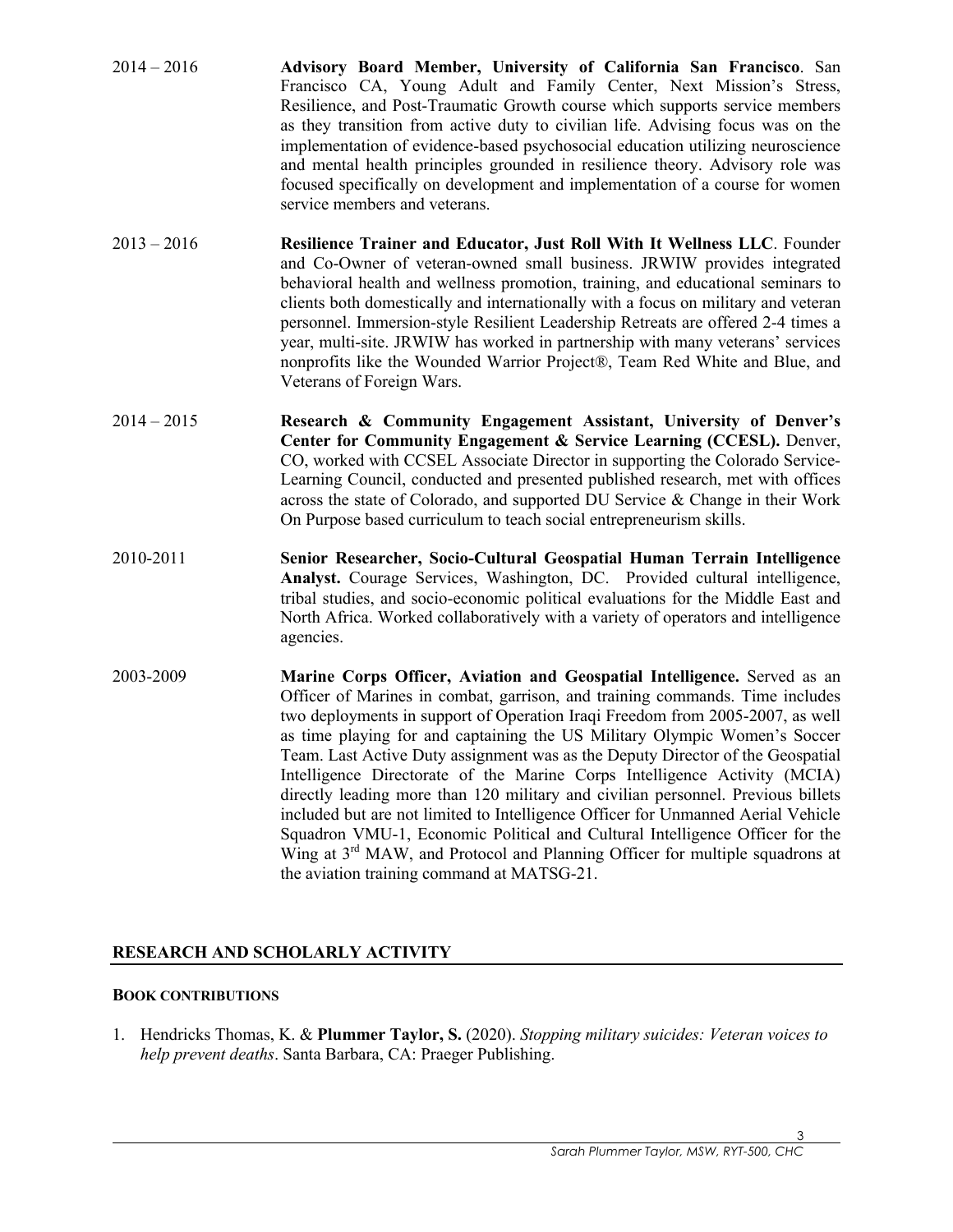- 2. **Plummer Taylor, S**. (2019). Survivor: Resilience after military sexual trauma. In Thomas, K.H, Hunter, K., & Alford, C.A. (Eds), *Invisible veterans: What happens when military women become civilians again*. Santa Barbara, CA: Praeger Publishing.
- 3. Godfrey, K., McDaniel, J.T., Davey, L., **Plummer Taylor, S**., & Garcia, C. (2018). Bulletproofing the psyche of women in military service. In Thomas, K.H & Albright, D.L. (Eds), *Bulletproofing the psyche: Preventing mental health problems in our military and veterans*. Santa Barbara, CA: Praeger Publishing.
- 4. DiEnno, C., & **Plummer Taylor, S.** (2016). Practicing what we teach, practitioner reflections: Understanding the impact of service learning on those who teach it. In Crosby, C. & Brockmeir, F. (Eds), *Handbook of research on community engagement in 21st century education* (1<sup>st</sup> ed.). Hershey, PA: IGI Global.
- 5. **Plummer Taylor, S.** (2015). *Just roll with it: 7 Battle Tested Truths for Building a Resilient Life.* Collierville, TN: Innovo Publishing.
- 6. **Plummer Taylor, S**., & Hendricks Thomas, K. (2014). *Just roll with it wellness journal*. Tuscaloosa, AL: Resilience Press.

# **REFEREED PUBLICATIONS**

- 1. Thomas, K.H., Albright, D.A., Phillips, D., Roosevelt, K., Crawley, R., & **Plummer Taylor, S.** (2018). Mental health status in service member and veteran students at four-year postsecondary institutions: A pilot needs assessment. *Best Practices in Mental Health, Special Issue: Military-Connected Populations, 14*(1), 1-14.
- 2. Hendricks Thomas, K., Albright, D., Shields, M., Kaufman, E., Michaud, C., **Plummer Taylor, S.**, Hamner, K. (2016). Predictors of depression diagnoses and symptoms in United States female veterans: Results from a national survey and implications for programming. *Journal of Military and Veterans' Health, 24*(3), 6-16.
- 3. Hendricks Thomas, K., & **Plummer Taylor, S.** (2016). Bulletproofing the psyche: Mindfulness interventions in the training environment to improve resilience in the military and veteran communities. *Advances in Social Work*, *16*(2), 312-322.
- 4. Hendricks Thomas, K., **Plummer Taylor, S.**, Hamner, K., Glazer, J., & Kaufman, E. (2015). Multisite programming offered to promote resilience in military veterans: A process evaluation of the Just Roll With It Bootcamps. *Californian Journal of Health Promotion*.
- 5. Hendricks, K., & **Plummer, S.** (2013). A feminist approach to wellness. *Gender Forum, Early Career Researchers Special Issue, 45*, from www.genderforum.org.

### **INVITED PRESENTATIONS**

- 1. **Plummer Taylor, S.** (December 2019). *Mindful leadership and communication during times of stress*. Global Team at the University of North Carolina Chapel Hill Kenan-Flagler Business School. Chapel Hill, NC. (core facilitator).
- 2. **Plummer Taylor, S.** (September 2019). *Resilience building and the woman veteran experience.*  VETLANTA quarter 3 summit: Highlighting Atlanta's Women Veterans, hosted by the Coca-Cola® company. Atlanta, GA. (keynote speaker).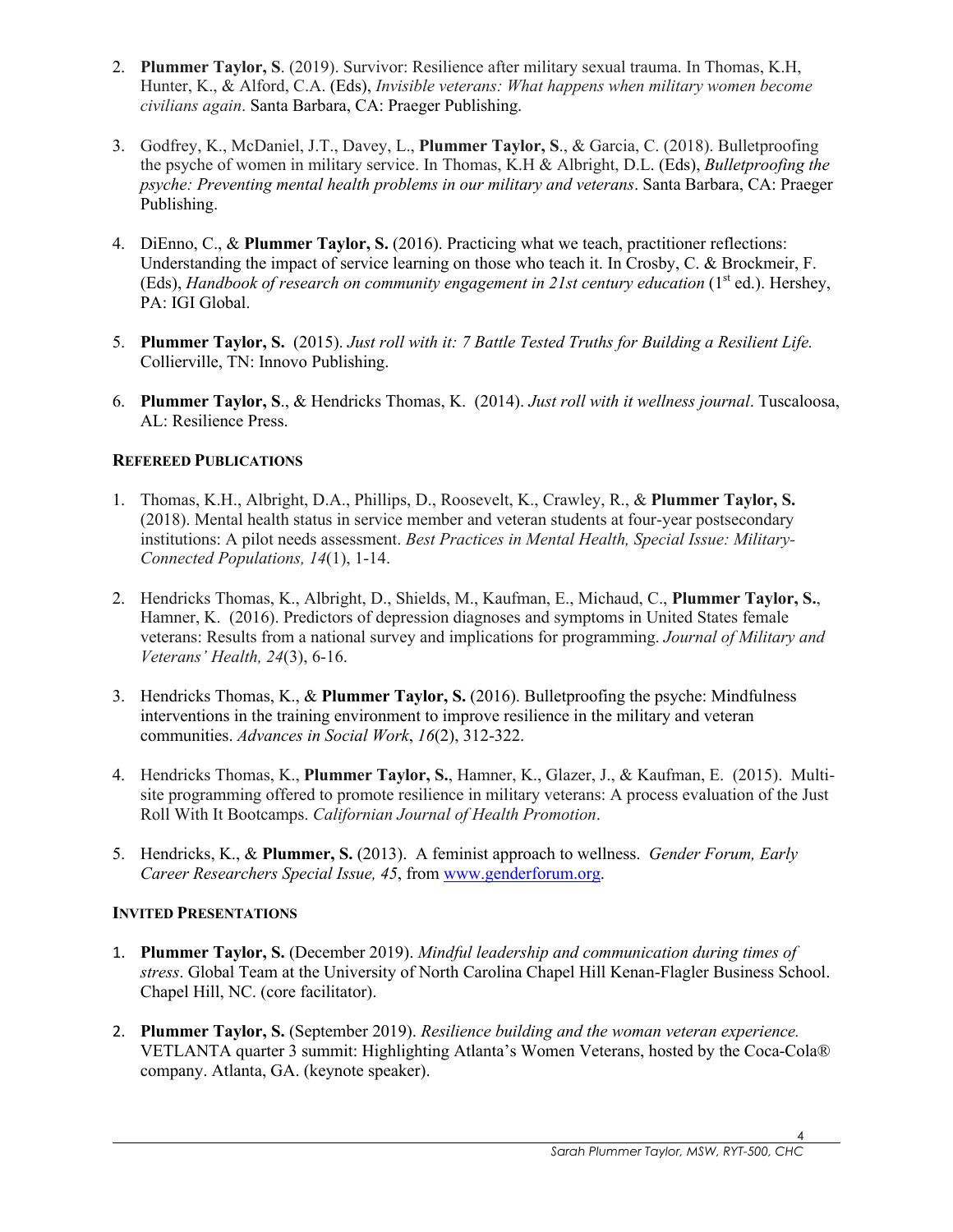- 3. **Plummer Taylor, S.** (March 2019). *Self-care as the foundation: peak performance and leadership*. The Mission Continues, Women Veterans Leadership Summit. Washington, DC. (speaker).
- 4. **Plummer Taylor, S.** (November 2018). *Start where you're strong; veterans are assets*. Metropolitan State University. Denver, CO. (keynote speaker).
- 5. **Plummer Taylor, S.** (October 2017). *Your brain on yoga: The neurobiology, endocrine system, and nervous system impacts of yoga, meditation, and mindfulness*. My Area Yoga. Fairfax, VA. (keynote speaker).
- 6. **Plummer Taylor, S.** (September 2017). *Suicide awareness and prevention*: *Resilience-building for US military service members, civilian employees, veterans, and caregivers*. United States Southern Command, Annual Training. Miami, FL. (keynote speaker).
- 7. **Plummer Taylor, S.** (May 2017). *Mental fitness, resilience building, and leadership.* The Mission Continues, Her Mission Continues Annual Summit. San Francisco, CA. (keynote speaker).
- 8. **Plummer Taylor, S.** (May 2017). *Our patients' brains on yoga: Utilizing neuroscience for a strengths-based approach to emotional regulation, resilience, and stress management for veterans*. North Central Indiana Area Health Education Center (AHEC), Annual Veterans Mental Health Summit. Kokomo, IN. (oral presentations).
- 9. **Plummer Taylor, S**., Thomas, K.H., & Albright, D.L. (March 2017). *The concerns of student veterans at four-year institutions: A pilot needs assessment*. Annual Conference for the Society of Public Health Education, Denver, CO (oral presentation).
- 10. **Plummer Taylor, S.** (March 2017). *Tactics, techniques, and procedures for resilience, brain health, and holistic wellness.* The Freyja Project's Your Brain On Yoga workshop series. Denver, CO. (oral presentation).
- 11. **Plummer Taylor, S.** (February 2017). *Tactics, techniques, and procedures for resilience, brain health, and holistic wellness.* The Freyja Project's Your Brain On Yoga workshop series. Denver, CO. (oral presentation).
- 12. **Plummer Taylor, S.** (November 2016). *Setbacks and successes as a health care professional.*  Health Education and Promotion Department, Charleston Southern University. Charleston, SC (guest lecture).
- 13. **Plummer Taylor, S.** (November 2016). *Somatic therapies' impact for veterans.* Comeback Yoga Annual Fundraiser. Denver, CO (keynote speaker).
- 14. **Plummer Taylor, S.** (September 2016). *Authentic living and leading after trauma.* Real Life Book Club, Denver, CO (panelist).
- 15. **Plummer Taylor, S.** (August 2016). *Coffee and conversations.* Broomfield Veterans Memorial Museum. Broomfield, CO (keynote speaker).
- 16. **Plummer Taylor, S.,** & Hendricks Thomas, K. (July 2016). *Becoming a resilient leader: What the research shows us*. Women Marines Association Biennial Conference. Portland, OR (keynote speaker).
- 17. Hendricks Thomas, K., & **Plummer Taylor, S.** (June 2016). *Battling for balance: Yoga and mindfulness programming for military veterans*. Annual College of Charleston Conference on Suicide Prevention, Charleston, SC (oral presentation).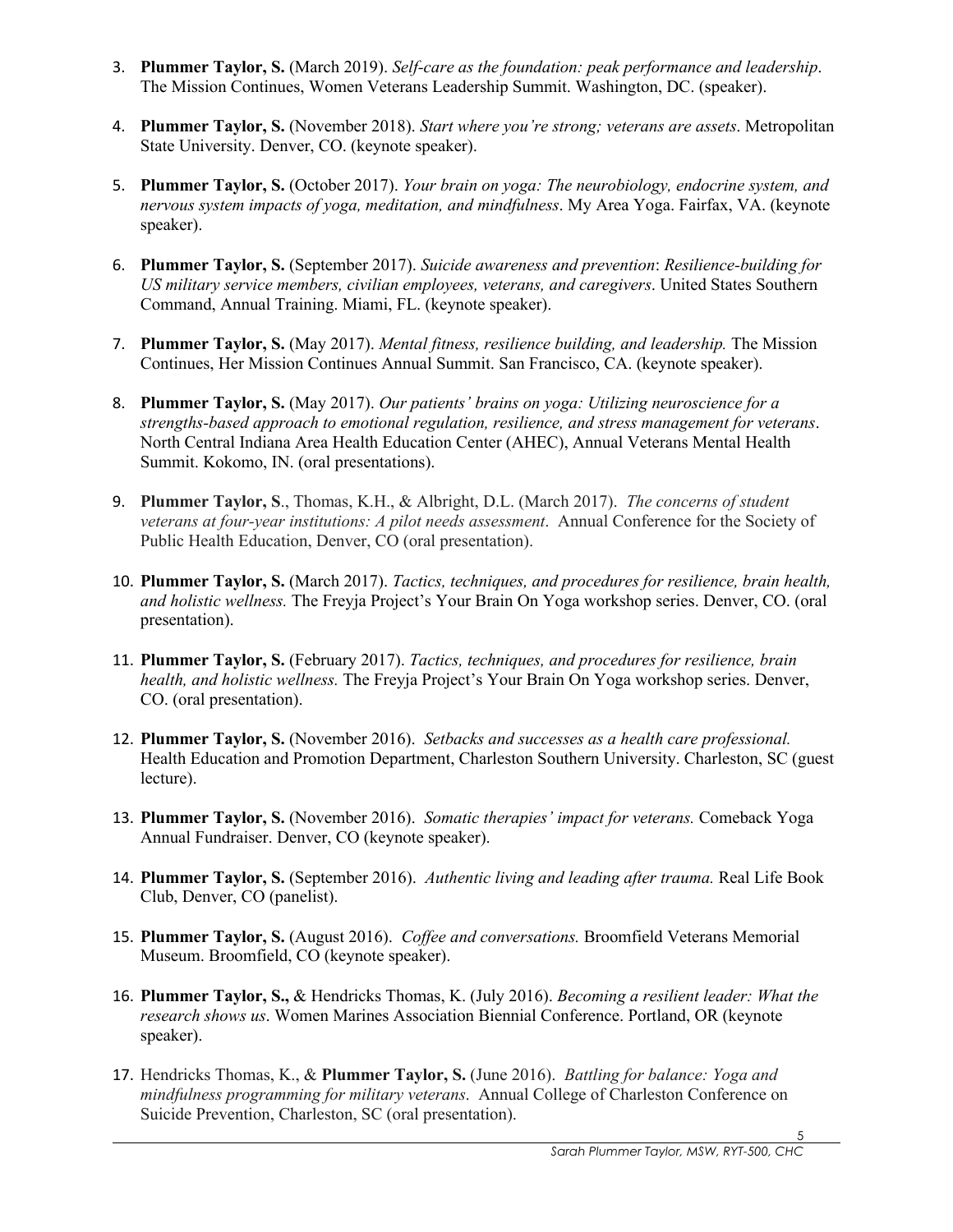- 18. **Plummer Taylor, S.** (May 2016). *Just breathe: Align and shine in battle and beyond.* Promoting Our Women Warriors of Wyoming annual conference. Casper, WY (keynote speaker).
- 19. **Plummer Taylor, S.** (May 2016). *Tactics, techniques, and procedures for resilience, health, and wellness.* Promoting Our Women Warriors of Wyoming annual conference. Casper, WY (oral presentation).
- 20. **Plummer Taylor, S.** (April 2016). *Women Veterans Leadership Summit*. The Mission Continues. New Orleans, LA (panelist).
- 21. Hendricks Thomas, K., **Plummer Taylor, S.**, & Shields, M. (Mar 2016) *Predictors of depression diagnoses and symptoms in female veterans: Results from a national survey and implications for programming.* Annual Conference for the Society of Public Health Education, Charlotte, NC (oral presentation).
- 22. **Plummer Taylor, S.** (December 2015). *Social entrepreneurism, mental health, and veteran issues: How they intersect.* School of psychology doctoral class, University of North Carolina, Chapel Hill, NC (guest lecture).
- 23. Hendricks Thomas, K., **Plummer Taylor, S.**, Hamner, K., Glazer, J., & Kaufman, E. (June 2015). *Combatting suicide rates through programming offered to promote resilience in military veterans: A process evaluation of the Just Roll With it Bootcamps*. Annual College of Charleston Conference on Suicide Prevention, Charleston, SC (oral presentation).
- 24. **Plummer Taylor, S.** (April 2015). *Community and campus*. University of Denver's Annual Sexual Assault Awareness Summit. Denver, CO (panelist).
- 25. Hendricks Thomas, K., Turner, L., & **Plummer Taylor, S.** (April 2015). *Predictors of depression diagnoses and symptoms in veterans: Results from a national survey.* Annual Conference for the Society of Public Health Education. Portland, OR (oral presentation).
- 26. **Plummer Taylor, S**. (April 2015). *Resilience and post-traumatic growth: Moving beyond military sexual trauma*. University of Alabama's Service Member to Civilian Health and Reintegration Conference. Tuscaloosa, AL (keynote speaker).
- 27. DiEnno, C., & **Plummer Taylor, S.** (April 2015). *The impact of service learning on practitioners: Instructor reflections of inquiry and engagement*. Washington Campus Compact's Annual Conference for Continuums of Service. Long Beach, CA (oral presentation).
- 28. **Plummer Taylor, S.**, DiEnno, C. & Sommers, C. (March 2015). *The power to make an impact: exploring the possibilities to live a life of conviction, purpose, & meaning*. University of Denver Women's Conference. Denver, CO (oral presentation).
- 29. **Plummer Taylor, S.** (February 2015). *Writing in the real world*. University of Denver's Writing Center student event. Denver, CO (oral presentation).
- 30. **Plummer, S.** (September 2014). *Just breathe: Align and shine in battle and beyond.* Women Veterans Summit: Dare to Dream – A Celebration of the Warrior Within. Spokane, WA (keynote speech and oral presentation).
- 31. **Plummer, S.** (July 2014). *Just breathe: Align and shine in battle and beyond.* Biennial Women Marines Association Conference. Kansas City, MO (keynote speaker).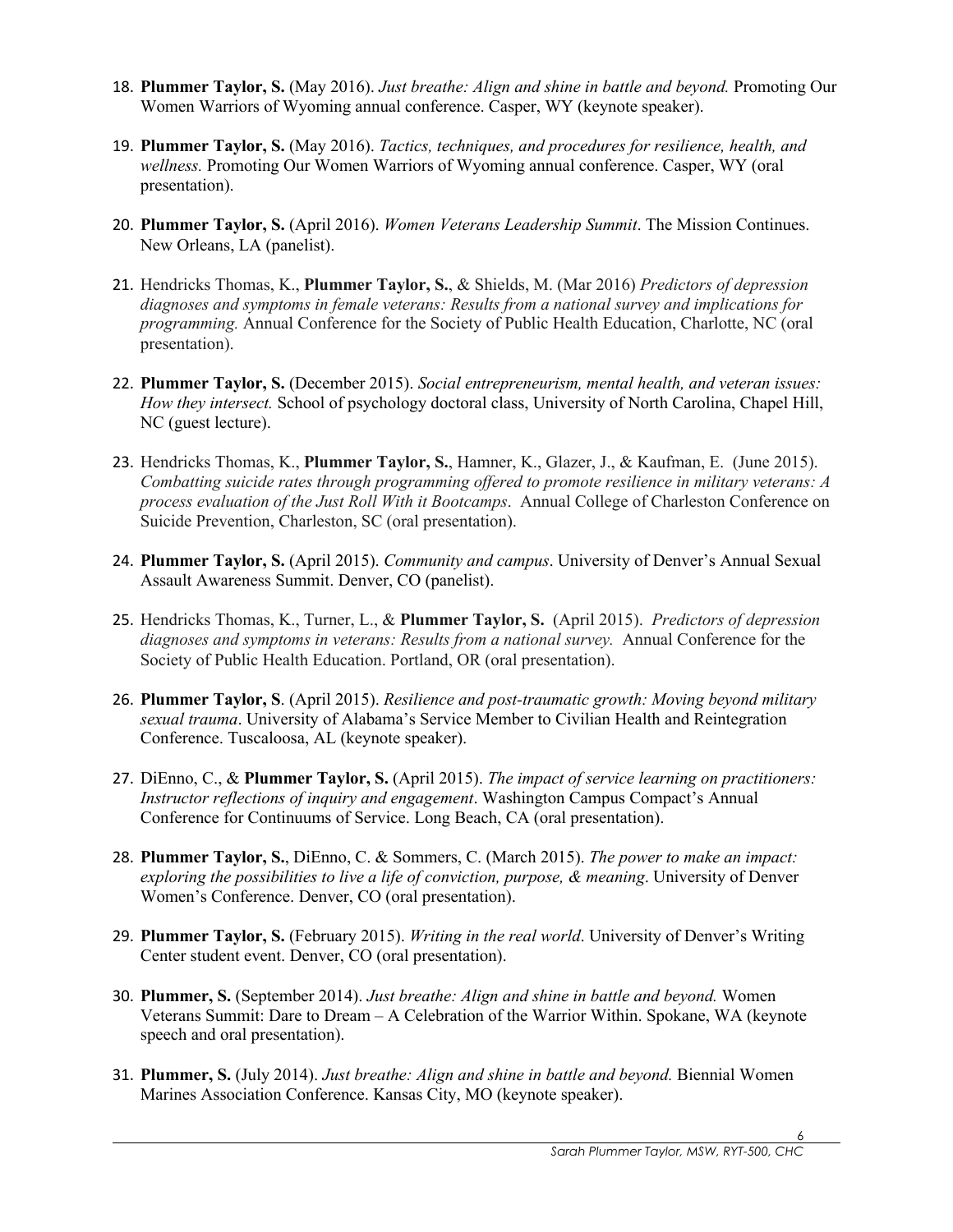- 32. **Plummer, S.** (June 2014). *Just breathe: Align and shine in battle and beyond.* Urban Campfire. Denver, CO (keynote speaker).
- 33. **Plummer, S.** (May 2014). *Feeding your mind, body, and spirit: The SEMPER strategy to optimal wellness.* Promoting Our Women Warriors of Wyoming. Casper, WY (oral presentations).
- 34. **Plummer, S**. (April 2014). *Growing health; Sustaining wellness*. Go Green Meridian. Meridian, MI (keynote speaker).
- 35. **Plummer, S.** (April 2014). *Valuing generational differences: A leadership roundtable*. Talent, inclusion, engagement, diversity leadership roundtable. Xcel Energy. Denver, CO (panelist).
- 36. **Plummer, S.** (December 2013). *Yoga and resiliency for veterans*. Marine360. Jacksonville, NC (oral presentations, classroom instruction, and consulting).
- 37. **Plummer, S.** (November 2013). *Weighing in on military justice reform*. Katie Couric Show. New York, NY (oral presentation).
- 38. **Plummer, S.** (November 2013). *A Marine veteran's perspective on historic military justice reforms*. Senator Gillibrand. Washington, DC (oral presentation).
- 39. **Plummer, S.** (November 2013). Congressional testimony in regards to amendments to the National Defense Authorization Act. Washington, DC (key panelist).
- 40. **Plummer, S.** (November 2013). *A veteran's take on resiliency, health, and leadership*. Xcel Energy. Denver, CO (keynote speaker).
- 41. **Plummer, S.** (October 2013). *How to achieve work-life balance.* The Leadership Investment. Denver, CO (oral presentation).
- 42. **Plummer, S.** (September 2013). *The seeds of service: healthy mind, body, and spirit to overcome obstacles*. The Give Back Yoga Foundation. Boulder, CO (keynote speaker).
- 43. **Plummer, S.** (August 2013). *Holistic leadership and resiliency tactics for veteran business success.*  Veteran Women Igniting the Spirit of Entrepreneurship. Seattle, WA (keynote speaker).
- 44. **Plummer, S.** (June 2013). *Resilient leadership tactics*. State Women's Veterans Coordinators Conference. Columbus, OH. (keynote speaker and panelist).
- 45. **Plummer, S.** (June 2013). *Serving our country: A decade in review.* Reunions Weekend at the University of Virginia. Charlottesville, VA (panelist).
- 46. **Plummer, S**. (June 2013). *Hanumission inspirational talks: What do you serve?* Hanuman Festival. Boulder, CO (oral presentation on panel).
- 47. **Plummer, S**. (May 2013). *Holistic leadership tactics for business success*. Fitness Entrepreneur Bootcamp, Jon LeToc Leadership Consulting, Manchester, UK (keynote speaker).
- 48. **Plummer, S**. (February 2013). *The 12 steps to better health now*. Denver Stapleton Rotary Club. Denver, CO (oral presentation).
- 49. **Plummer, S**. (January 2013). *12 steps to better health now*. Denver Mile High Rotary Club. Denver, CO (oral presentation).
- 50. **Plummer, S.** (May 2012). *How being authentic empowers good decision-making*. Columbus School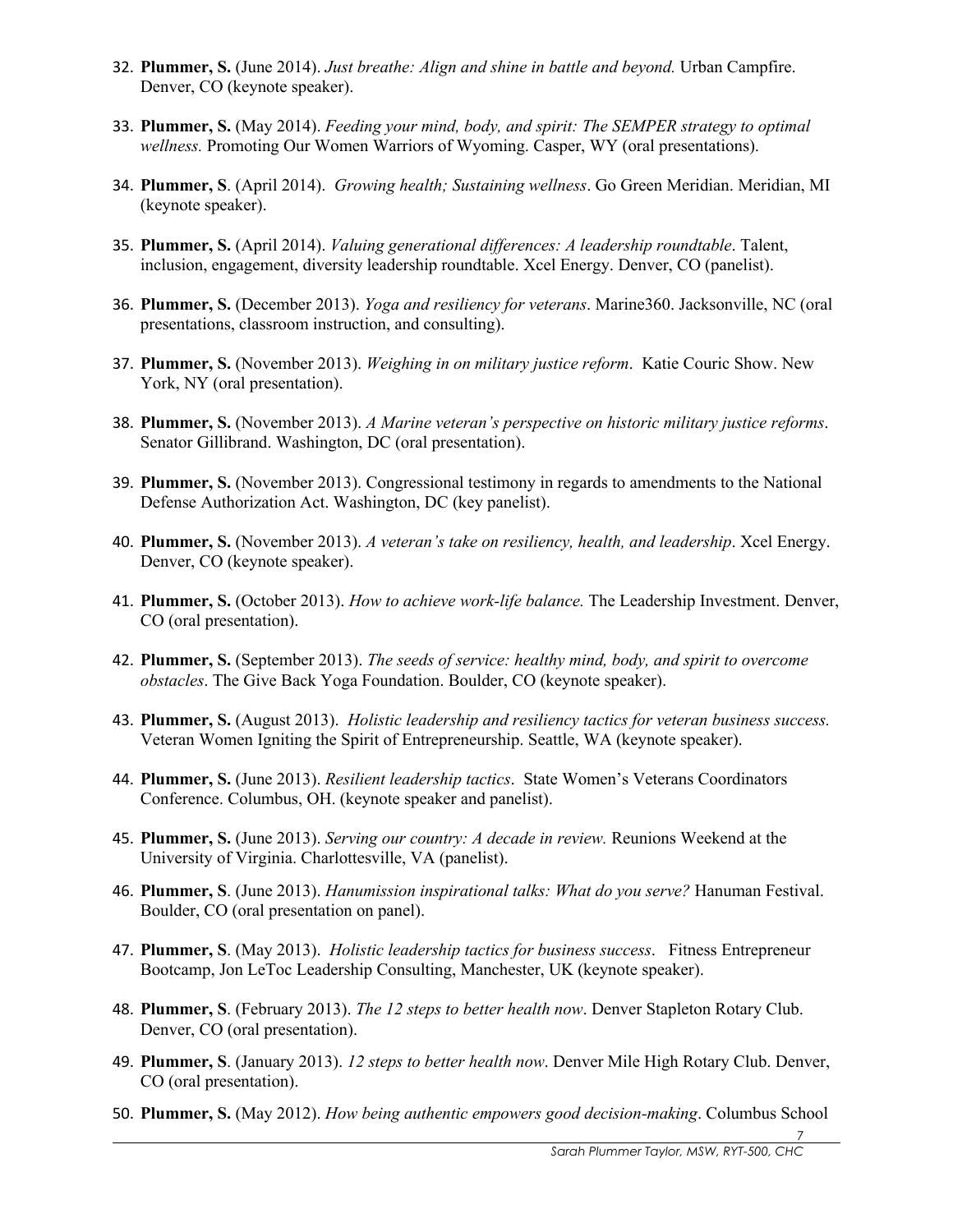# **TEACHING**

### **HEAL 399 – HEALTH AND WELLNESS COACHING SKILLS – CHARLESTON SOUTHERN UNIVERSITY**

*Semester-long undergraduate course on holistic health coaching theory, principles, practice, skills, and application.*

| .<br><b>Year</b> | Ferm | City           | <b>Enrollment</b> |
|------------------|------|----------------|-------------------|
| 2018             | Fall | Charleston, SC |                   |

**HEAL 399 – HEALTH AND WELLNESS COACHING SKILLS – CHARLESTON SOUTHERN UNIVERSITY** *Semester-long undergraduate course on holistic health coaching theory, principles, practice, skills, and application.*

| 1 L<br>Year | Ferm | $\mathbf{C}$ it $\mathbf{v}$ | <b>Enrollment</b> |
|-------------|------|------------------------------|-------------------|
| 2017        | Fall | Charleston, SC               |                   |

### **HEAL 305 – SOCIAL MARKETING FOR PUBLIC HEALTH – CHARLESTON SOUTHERN UNIVERSITY**

*Semester-long undergraduate course for building online marketing presence, principles, and skills.*

| <b>Year</b> | erm  | $\mathbf{C}$ ity | <b>Enrollment</b> |
|-------------|------|------------------|-------------------|
| 2017        | Fall | Charleston, SC   |                   |

# **SERVICE LEADERSHIP CORPS, THE MISSION CONTINUES®**

*The Mission Continues Service Leadership Corps empowers veterans of all eras from across the country to be community-based leaders, learning to tackle some of our nation's toughest challenges as advocates for change. During a 6-month program, Corps members build their leadership skills alongside a national network of veterans with shared goals, both through in-person sessions and through a virtual cohort. Veterans engage in group project-based learning through a partnership with a nonprofit organization to tackle a challenge and provide recommended solutions that lead to organizational change. Corps members complete the program with an elevated awareness and appreciation for the challenges that our country is facing in cities and communities nationwide, and this awareness will result in an increased desire to continue in their pursuit of community-based leadership opportunities and impact.*

| Year | Term   | Citv           | <b>Enrollment</b> |
|------|--------|----------------|-------------------|
| 2018 | Fall   | Newark, NJ     | 55                |
| 2018 | Winter | Chicago, IL    | 50                |
| 2019 | Spring | Washington, DC | 48                |
| 2019 | Summer | Atlanta, GA    |                   |

### **RESILIENT LEADERSHIP RETREATS, JUST ROLL WITH IT WELLNESS LLC**

*Three-day retreat including instruction on self-care, social support, and spiritual practices including leadership traits, resilience traits, yoga, meditation, personal growth, professional development, integrative nutrition, trauma recovery, and stress management instruction for veterans.*

| Year | Ferm   | City           | <b>Enrollment</b> |
|------|--------|----------------|-------------------|
| 2016 | Spring | Charleston, SC | 48                |
| 2016 | Fall   | Charleston, SC |                   |

# **PROJECT ODYSSEY, COMBAT STRESS RECOVERY PROGRAM, WOUNDED WARRIOR PROJECT®**

*Instructed veterans during a week-long adventure-based counseling and education setting. Planned and*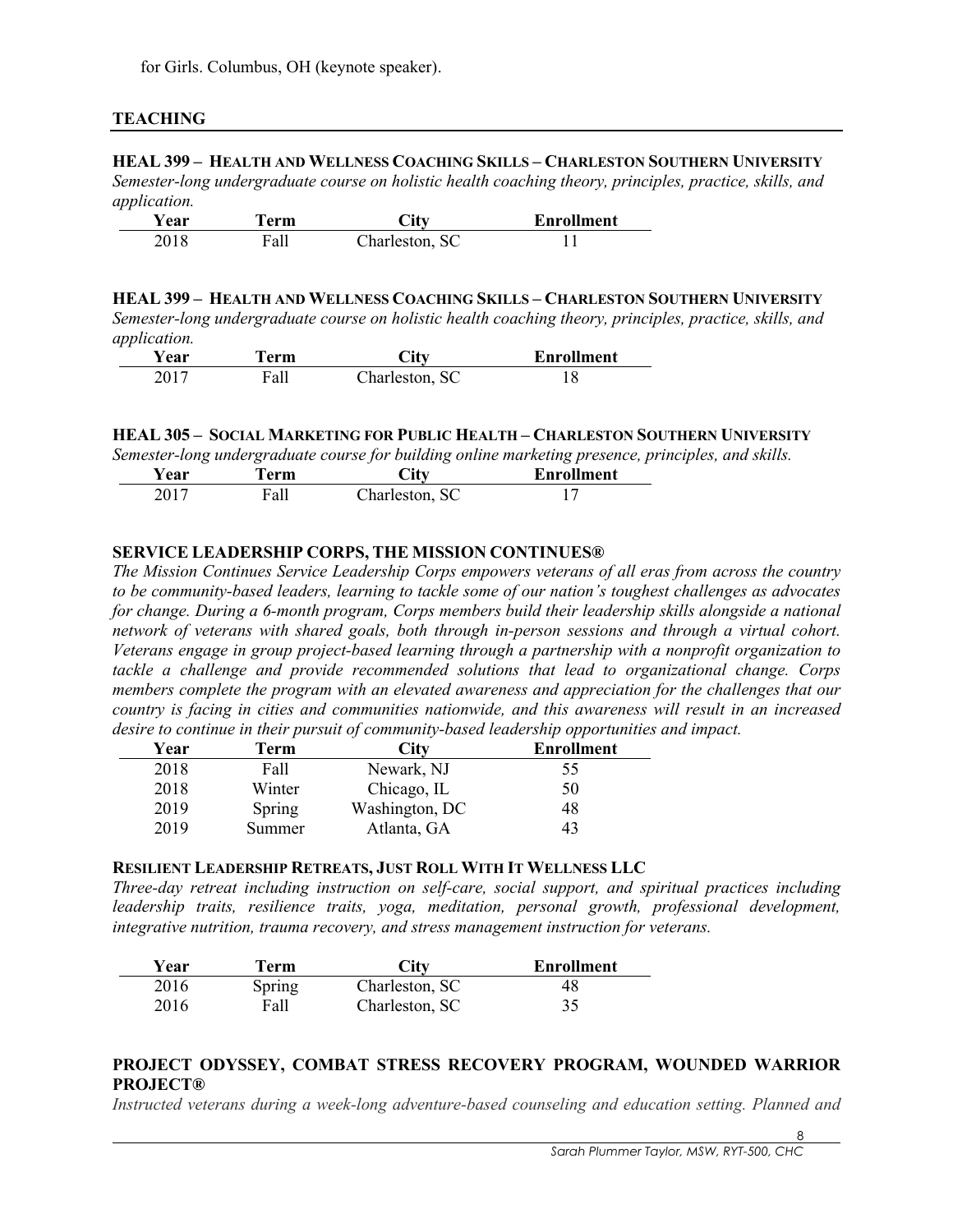*implemented events focusing on veterans and their families who were adjusting to living with combat stress, PTSD, and other injuries. Holistic health and psychosocial education, resources, support, and networking opportunities were provided.*

*Conducted highly physical adventure-based counseling to challenge veterans physically and mentally while in a supportive environment. Ran process groups and provided individual counseling. Collaborated with veterans to set achievable goals, provided support and resources, and accessed progress in pursuit of goals for ninety days. Collaborated with veterans, their families, and other professionals to facilitate post-traumatic growth and adjustment during transition into civilian life.*

| Year | Term   | <b>City</b>        | <b>Enrollment</b> |
|------|--------|--------------------|-------------------|
| 2017 | Summer | Mustang Island, TX |                   |
| 2017 | Spring | Camp Eagle, TX     | 13                |
| 2016 | Winter | Camp Eagle, TX     | 12                |
| 2016 | Fall   | Camp Eagle, TX     | 16                |
| 2016 | Summer | Mustang Island, TX | 14                |
| 2016 | Spring | Jordan Ranch, TX   | 22                |
| 2015 | Summer | Mustang Island, TX | 16                |
| 2015 | Spring | Camp Eagle, TX     | 14                |

# **CAROLINA YOGA COMPANY, CARBORRO, NORTH CAROLINA**

### **OCTOBER 2019 – CURRENT**

RYT500 Yoga, meditation, workshop, and wellness instructor.

# **THE FREYJA PROJECT YOGA AND DANCE CENTER, DENVER, COLORADO OCTOBER 2018 – JUNE 2019**

RYT500 Yoga, meditation, workshop, and lifestyle instructor.

# **EAST MEETS WEST YOGA CENTER, THE SOURCE YOGA, SPARK YOGA, AND EQUINOX GYM, MCCLEAN AND VIENNA VIRGINIA**

**JUNE– OCTOBER 2017**

ERYT-200/RYT500 Yoga and meditation instructor; workshop leader.

# **YOGAPOD, THE FREYJA PROJECT YOGA AND DANCE CENTER, KARMA YOGA CENTER, DENVER, COLORADO**

### **2013-APRIL 2017**

RYT500 Yoga, meditation, workshop, and lifestyle instructor.

### **BURN STUDIOS, COLUMBUS, OHIO 2012-2013**

RYT-200 Yoga, meditation, and group fitness spinning classes instructor.

# **STRESS MANAGEMENT, HOLISTIC LEADERSHIP DEVELOPMENT, AND RESILIENCY BUILDING WORKSHOPS**

25 August 2016. The Firm of Doctors Bassett Wallace Sellner. Denver, CO 4 April 2015, The Freyja Project Yoga and Dance Center, Denver, CO. 17 November 2013, Karma Yoga Center, Denver, CO.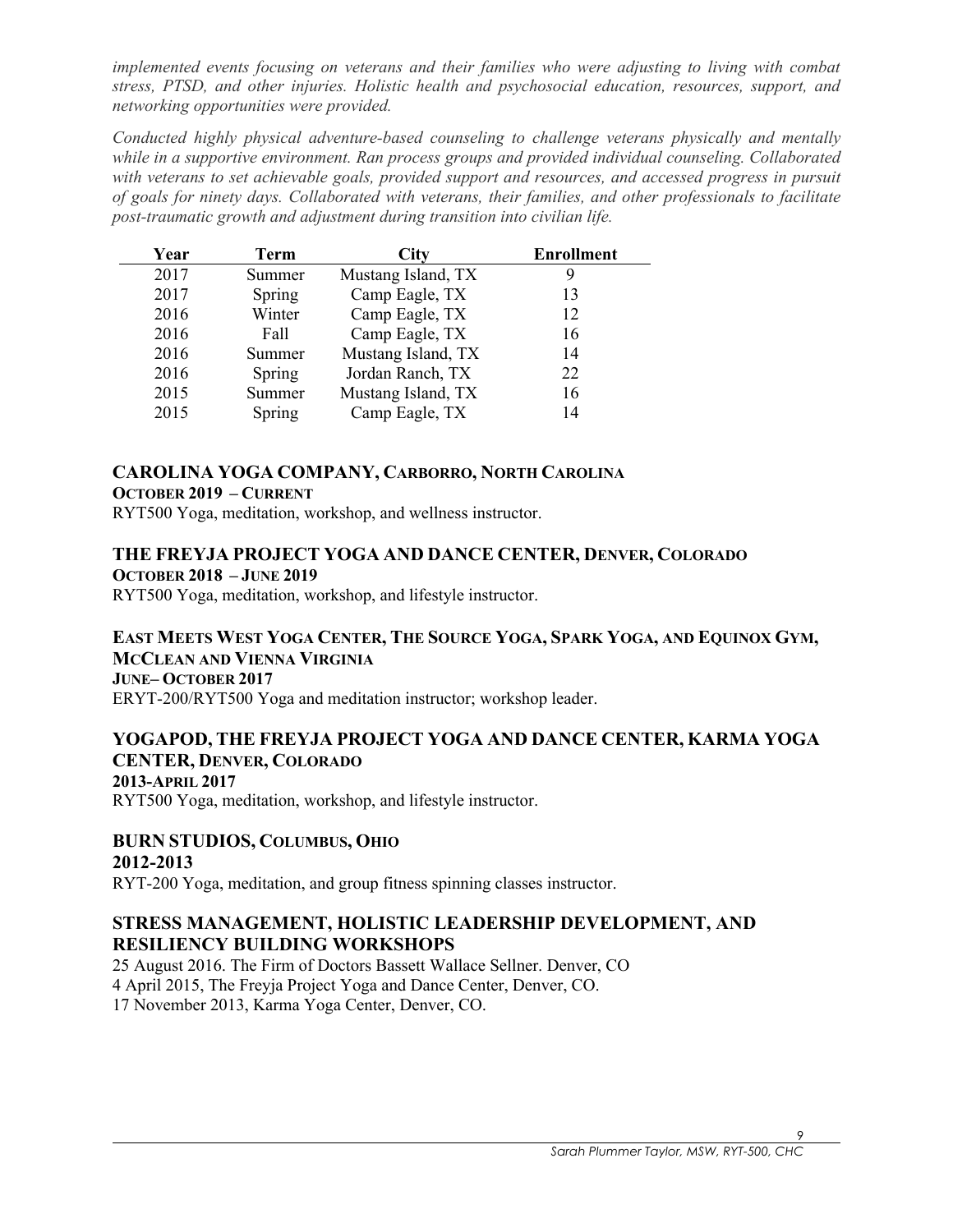# **SEMPER SARAH® RESILIENCY BUILDING RETREATS**

20-26 JUNE 2015 NOSARA, COSTA RICA 20-26 MAY 2014 SAN PANCHO, MEXICO 4-10 JANUARY & 11-17 JANUARY 2014 NOSARA, COSTA RICA 24-30 JULY 2013 NOSARA, COSTA RICA

# **Social Entrepreneurship Series: Health, Wellness, and Leadership with "Semper Sarah®"**

5 October 2013 – Veteran Network Google Hangout Teleseminar

### **JUST ROLL WITH IT BOOTCAMP SEMINARS**

*Models for personal resilience and stress management: A one-day seminar including instruction on yoga, meditation, personal growth, professional development, integrative nutrition, suicide prevention, and stress management instruction for veterans.*

| Year | Term   | ∑itv              | <b>Enrollment</b> |
|------|--------|-------------------|-------------------|
| 2012 | Winter | San Diego, CA     | 35                |
| 2013 | Spring | Washington, DC    | 45                |
| 2013 | Summer | Houston, TX       | 25                |
| 2013 | Fall   | Hermosa Beach, CA | 50                |

### **MENTORING**

#### **PROFESSIONAL BUSINESS MENTORING**

| Jessica Hall, small business owner<br>Denver, CO<br>Building a Healthy Business from the Ground Up<br>2012-2014 |
|-----------------------------------------------------------------------------------------------------------------|
| Larry Broughton, Ernst & Young's Entrepreneur of the Year, owner of<br><b>Broughton Hospitality</b>             |
| Irvine, CA                                                                                                      |
| Healthy Mind, Healthy Body, Healthy Spirit: Healthy Business                                                    |
| 2012-2013                                                                                                       |
| Phil Dyer, Co-Owner of Broughton Consulting                                                                     |
| Baltimore, MD                                                                                                   |
| Healthy Mind, Healthy Body, Healthy Spirit: Healthy Business                                                    |
| 2012-2013                                                                                                       |
|                                                                                                                 |

### **STUDENT MENTORING ROLES**

| Student:    | Lindsey Hardman                                                |
|-------------|----------------------------------------------------------------|
| Department: | Virginia Commonwealth University, College of Arts and Sciences |
| Role:       | Military Service Mentor                                        |
| Year:       | $2012$ -present                                                |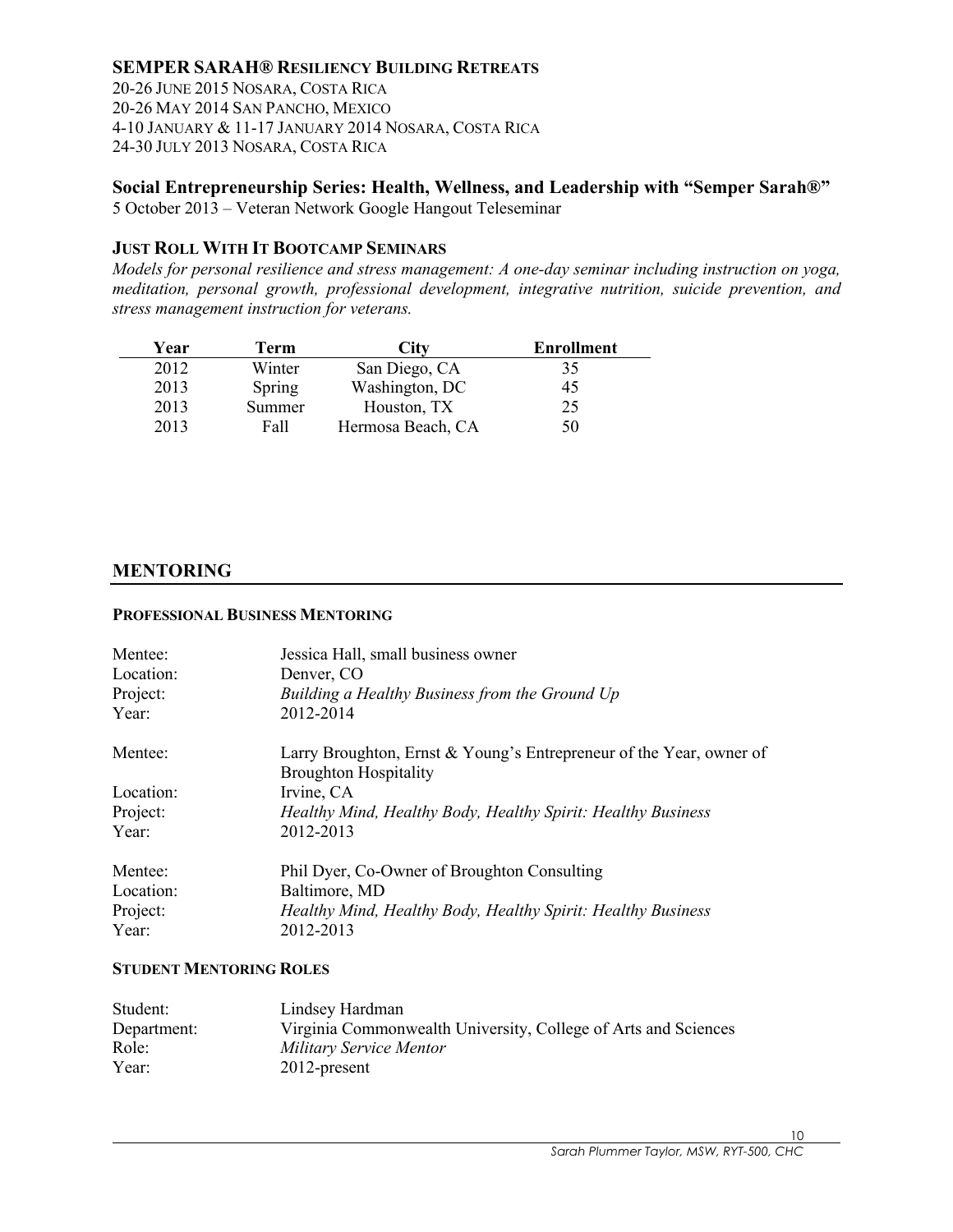### **NATIONAL / INTERNATIONAL SERVICE**

| 2016             | <b>Contributing Author, 51%: Women and the Future of Politics, Terri Spahr</b><br>Neson, Sugati Publications, Oxford                                                                     |
|------------------|------------------------------------------------------------------------------------------------------------------------------------------------------------------------------------------|
| 2016             | <b>Contributing Author, Best Practices for Yoga for Veterans, Omega Books</b>                                                                                                            |
| 2016             | Health and Wellness Coordinator and Program Developer, Service Member<br>to Civilian Summit. www.servicetocivilian.ua.edu                                                                |
| 2014             | Creator of the Free Community Yoga Program offered at the Veterans of<br>Foreign Wars Post-1, Denver CO, in collaboration with VFW Post-1, Team Red<br>White and Blue, and Comeback Yoga |
| $2013 - 2015$    | Council Member, Military Advisory Council, Service Women's Action<br>Network                                                                                                             |
| November 2013    | Provided Professional Testimony, Congressional Panel: Response Systems to<br><b>Adult Sexual Assault Crimes</b>                                                                          |
| April 2013       | Attendee, Summit for Truth and Justice, Service Women's Action Network                                                                                                                   |
| $2012 -$ Present | Member & Volunteer, Yoga Instructor & Health Coach for Veterans, Team<br>Red, White, and Blue - Washington DC, Denver CO, and Southern CA.<br>(www.teamrwb.org)                          |
| $2012 - 2017$    | Member, United States Women's National Team, Australian Rules Football                                                                                                                   |
| March 2012       | Attendee, Summit for Truth and Justice, Service Women's Action Network                                                                                                                   |
| 2007-2011        | Member, United States Women's Soccer Team, Conseil International du Sport<br>Militaire (CISM)                                                                                            |
| 2009             | Captain, United States Women's Soccer Team, CISM                                                                                                                                         |
| 2009             | Volunteer, Volunteers For Peace, Évora, Portugal                                                                                                                                         |

# **NATIONAL AND STATE PROFESSIONAL ORGANIZATIONS**

| $2016 - 2019$    | <b>Member, National Association of Social Workers</b>  |
|------------------|--------------------------------------------------------|
| $2015 -$ Present | Member, Yoga Service Council                           |
| 2014-2016        | <b>Member, The Society for Public Health Education</b> |
| 2014-2016        | Member, Colorado Service-Learning Council              |
| 2013 - Present   | Member, International Association for Health Coaches   |
| 2012 – Present   | <b>Member, Women Marines Association</b>               |

 $\overline{\phantom{0}}$